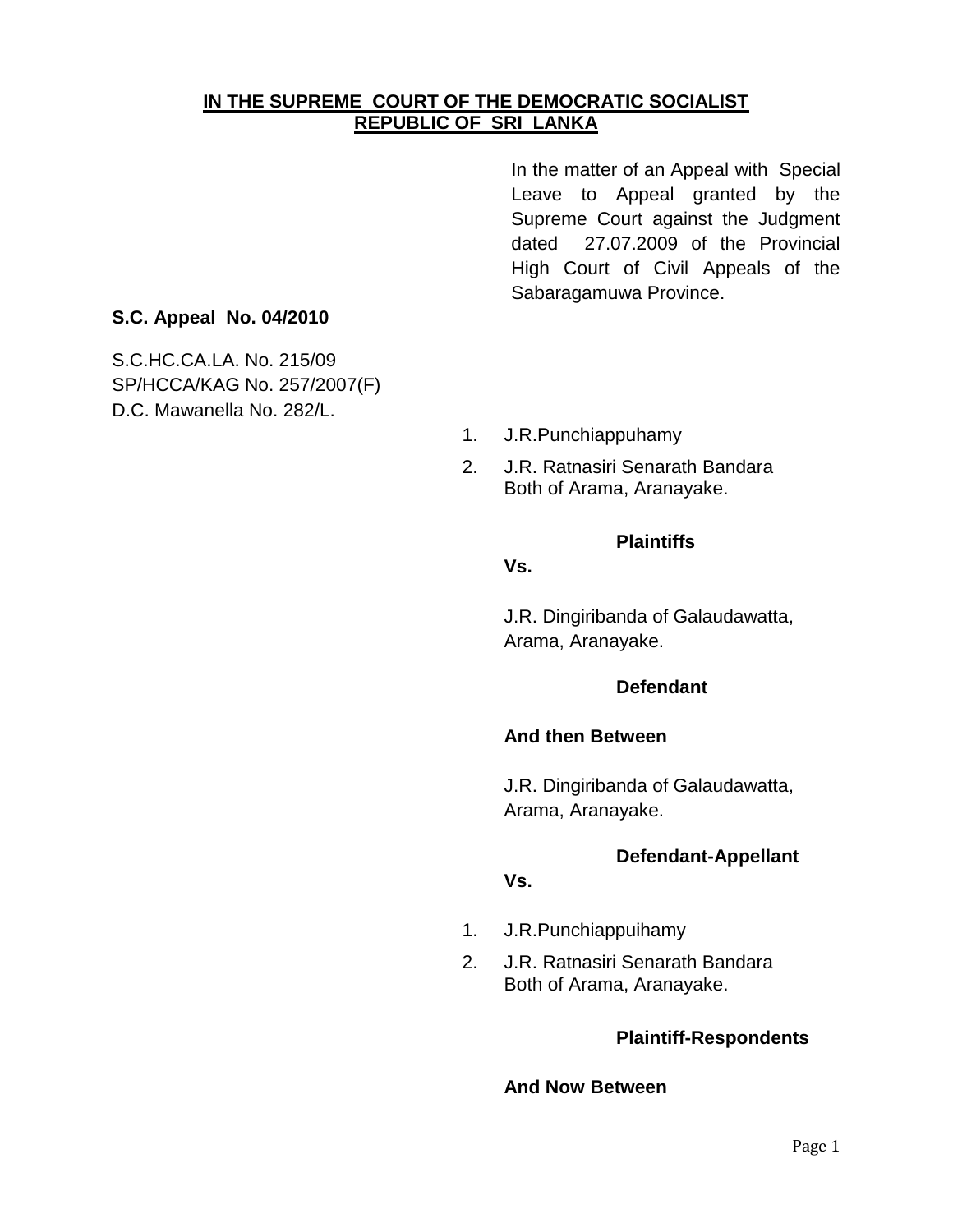|                           | 1.<br>J.R.Punchiappuihamy                                                           |
|---------------------------|-------------------------------------------------------------------------------------|
|                           | J.R. Ratnasiri Senarath Bandara<br>2.                                               |
|                           | Both of Arama, Aranayake.                                                           |
|                           | <b>Plaintiff-Respondent-Appellants</b>                                              |
|                           | Vs.                                                                                 |
|                           | J.R. Dingiribanda of Galaudawatta,<br>Arama, Aranayake.                             |
|                           | Defendant-Appellant-Respondent                                                      |
|                           | * * * * *                                                                           |
| <b>BEFORE</b><br>÷.       | Priyasath Dep, PC.,J.                                                               |
|                           | S. Eva Wanasundera, PC.J.&                                                          |
|                           | Sisira J.de Abrew, J                                                                |
| <b>COUNSEL</b><br>t       | Dr. S.F.A. Cooray for Plaintiff-Respondent-Appellants.                              |
|                           | S.N. Vijithsingh with Laknath Seneviratne for Defendant-<br>Appellant - Respondent. |
| <b>ARGUED ON</b><br>÷     | 21.07.2015                                                                          |
| <b>WRITTEN SUBMISSION</b> |                                                                                     |
| <u>FILED</u>              | By the Respondent on 01.09.2015                                                     |
| <b>DECIDED ON</b>         | 02.11.2015                                                                          |
|                           | * * * * * *                                                                         |

# **Eva Wanasundera, PC.J.**

This appeal is from the judgment dated 27.7.2009 of the Provincial High Court of Civil Appeal of the Sabaragamuwa Province holden at Kegalle. By that judgment the Civil Appellate High Court reversed the judgment dated 11.02.2005 of the Additional District Judge of Mawanella and dismissed the Plaintiff"s action without costs.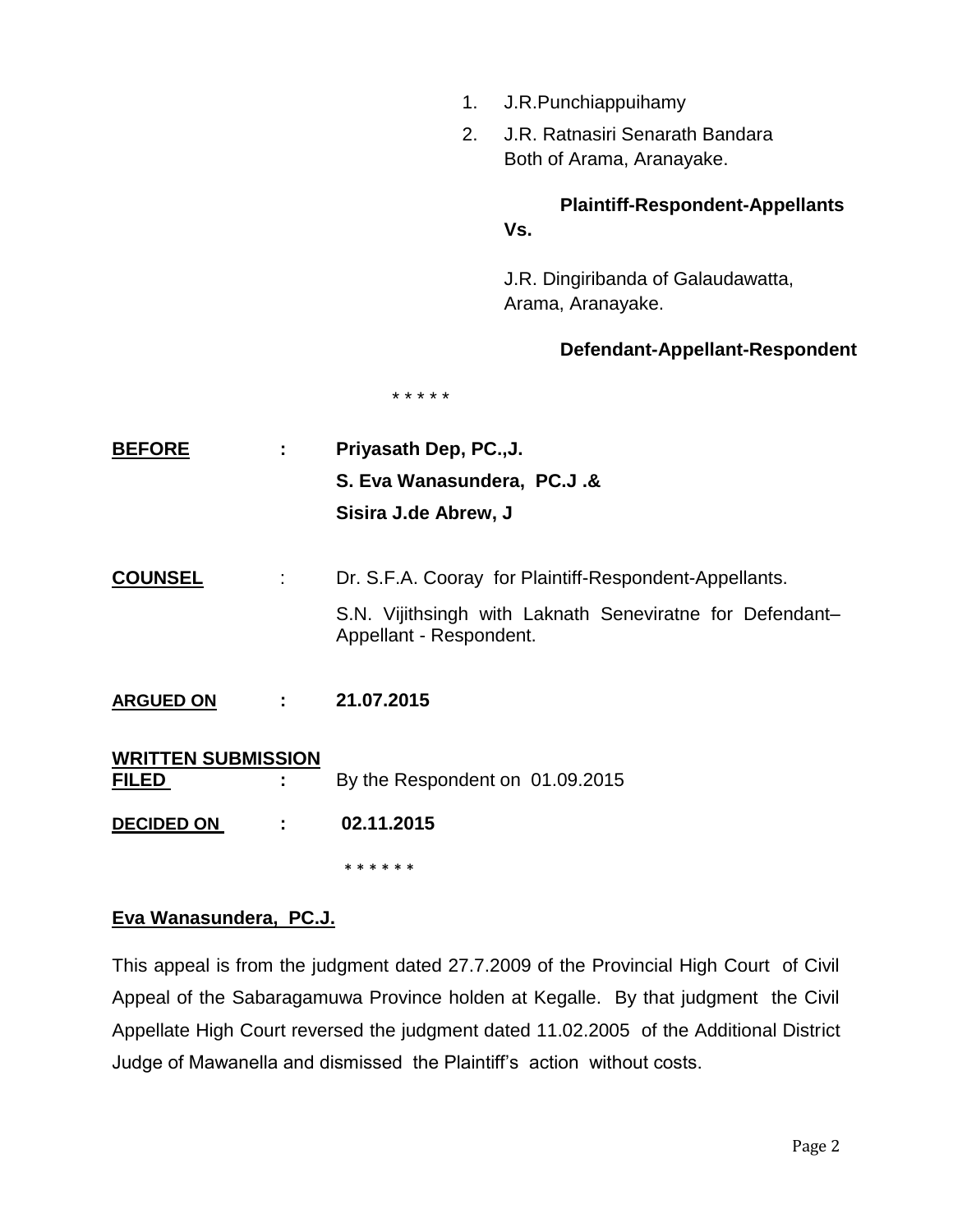This Court granted Leave to Appeal on the question of law set out in paragraph 6(a) and 6(b) of the Petition dated 07.09.2009 and added another question as raised by the Counsel for the Respondent as 6(c). They are as follows:-

- 6(a) Have the Honourable Judges of the Provincial High Court erred by coming to the finding that the principle of law that, "the fact that the Plaintiff has prayed for a greater relief than what he is entitled to, should not prevent him from getting a lesser relief which he is entitled to" has no application to this case?
- 6(b) Have the Honourable Judges of the Provincial High Court erred in holding that the principle of law enunciated in the decision of Your Lordships" Court in *Attanayake v. Ramyawathie* has no application to this case?
- 6(c) Is the Appellant entitled to eject the Respondent in view of Deed bearing No. 5151 dated 25.11.1997?

The facts observed by this Court and elicited in evidence in the present case can be summarised as follows:- Two Plaintiffs, father and son, filed action in the District Court of Mawanella on 22.10.1997 regarding a land described in the schedule to the plaint named "Bilinchagahamula Hena". The extent of the land is not mentioned in the schedule but boundaries are described. In evidence, it was disclosed that the extent of the land is about 1 acre. In the plaint they claimed title together for  $11/24$ <sup>th</sup> share of the said land on title **gained by deeds and the rest of the land by prescription**. They alleged that the Defendant, the brother of the  $1<sup>st</sup>$  Plaintiff is a trespasser who came into the land illegally on 03.10.1993 and was continuing to occupy one part of the land.

The prayer was for **a declaration of title to the whole land** and ejectment of the defendant and damages. The Defendant filed answer on 30.03.1998 and claimed that if the Defendant entered the land as a trespasser legal action should have been taken against him by the Plaintiffs in 1993 which they had failed to do and that he had been on the land except the 11/24<sup>th</sup> share belonging to the Plaintiffs on title received from **deeds as well as prescription**. The Defendant further pleaded that the troubles started with some quarrels between the parties and that the possession of land as coowners is difficult and therefore the solution would be a partition action. **Defendant**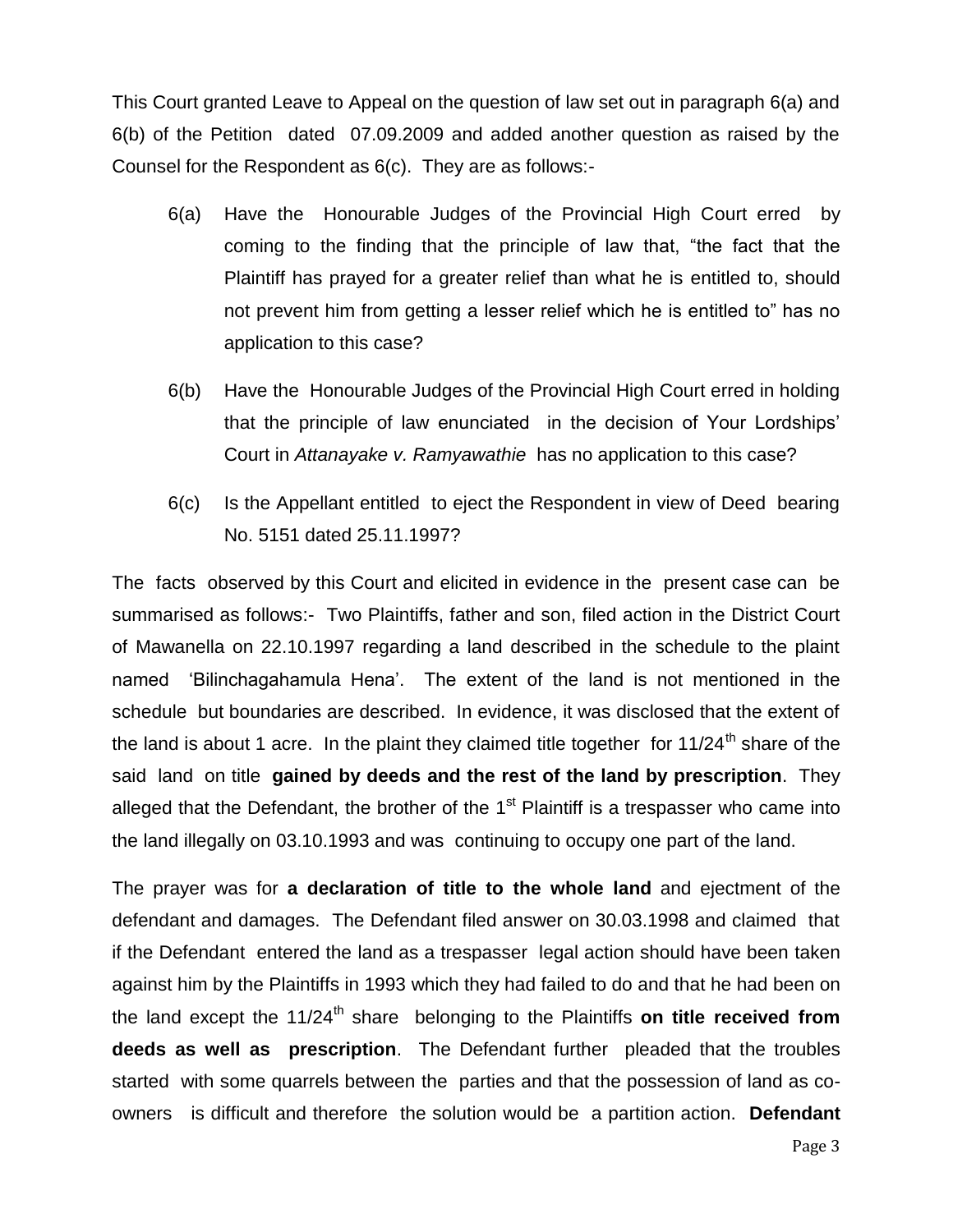**prayed that the parties should be ordered to partition the land**. He further stated that the Defendant"s son, Senaratne by deed No. 5151 dated 25.11.1997 has now obtained title by deed as well to the part of the land occupied by them, which is 13/24<sup>th</sup> share of the whole land. Thus, the Defendant also claimed paper title along with his son and prescriptive title to 13/24<sup>th</sup> share of the whole land. The 1<sup>st</sup> Plaintiff and the Defendant are brothers. The Plaintiffs **claim** that they being the father and son are occupying the whole land. The Defendant claims that he and his son are occupying  $13/24^{\text{th}}$  share of the same land.

The District Court heard the trial. The 1<sup>st</sup> Plaintiff and 2<sup>nd</sup> Plaintiff, father and son both gave evidence. The Defendant also gave evidence. Other witnesses were not allowed for the defence because the names of the witnesses were not by name listed, in the list of witnesses. Judgment was given on 11.2.2005 to the effect that the Plaintiff was entitled to the ownership of the whole land and that he can get possession of the whole land meaning that the Defendant can be ejected from the land.

The Defendant appealed to the Civil Appellate High Court of Kegalle and the Civil Appellate Judges allowed the appeal setting aside the judgment of the District Court and dismissed the Plaintiff"s action without costs by their judgment dated 27.7.2009.

Counsel for the Appellant had quoted the decision **in** *Attanayake v. Ramyawathie*  **2003, 1 SLR 401 at page 409** and argued in the Civil Appellate High Court that the principle of law namely "the fact that the Plaintiff has prayed for a greater relief than what he is entitled to, should not prevent him from getting a lesser relief which he is entitled to" should apply to the Plaintiff-Respondent AND therefore the Plaintiff is entitled to have got relief to eject the Defendant-Appellant in the Civil Appellate High Court. The High Court Judges had dismissed this argument by stating that the said case has no application to the facts of the present case. The Counsel for the Appellant in this forum also argued on the same lines.

I observe that in the present case, it was an accepted fact by both parties and also proven by the Plaintiffs with deeds that 11/24<sup>th</sup> share of 'Bilinchagahamula Hena' of an extent of about 1 acre belongs to the Plaintiffs. The ownership of  $11/24<sup>th</sup>$  share of the land remains as such for ever. They claimed prescriptive title to this share of the land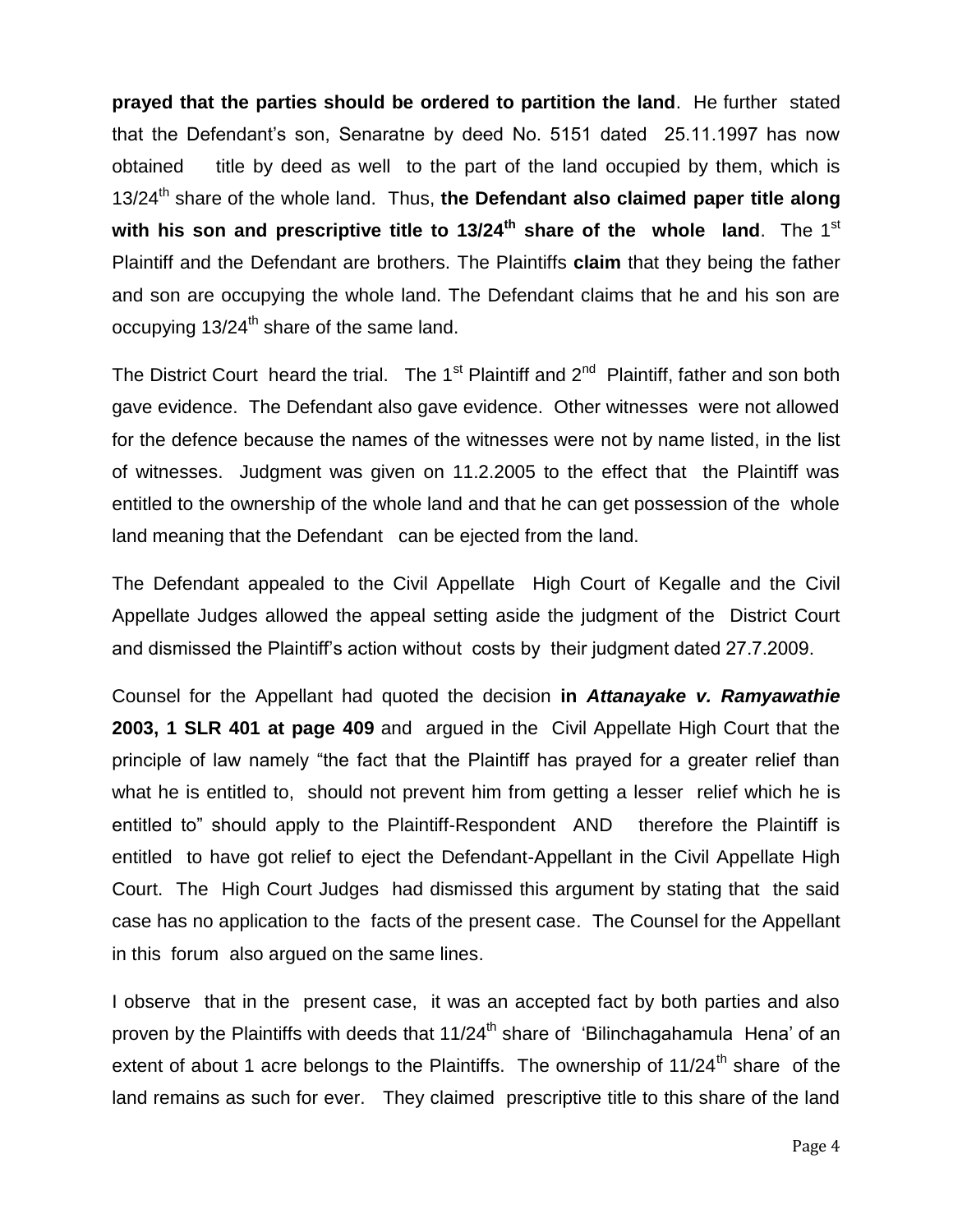together with the rest of the land, claiming that they possessed it without interference till 1993. They filed action to eject the Defendant and get a declaration that they are the owners of the rest of the land by prescription.

The following questions arise in my mind, when I try to understand the Appellants' argument. (1) What relief did the Plaintiffs pray for in the District Court? (2) What relief did they get in the District Court? (3) When the Defendant appealed to the Civil Appellate High Court, what was the relief granted to him? (4) What is the lesser relief that the Plaintiffs claim to be entitled to which they did not get at the end of the Appeal to the High Court?

The answers as I see, are (1) They prayed for a declaration of title to the whole land (2) They got a declaration of title to the whole land plus a right to eject the Defendant (3) The Civil Appellate High Court dismissed the Plaintiffs" action in the District Court thus reversing the judgment of the District Court. (4) As claimed by the Plaintiff-Appellants, the lesser relief can be identified as "a declaration of title to  $11/24$ <sup>th</sup> share of the land".

The Provincial High Court has stated that *Attanayake v. Ramyawathie* **2003, 1 SLR 401** has no application to this case. Let me analyse the said case. It was a Vindicatory Action. The original Plaintiff sued the Defendant for a declaration of title to the land in suit and ejectment. The Plaintiff did not refer to himself being a co-owner of the land in dispute. The Defendant too claimed title to the same land. The evidence in suit was to the effect that the land should be divided among seven persons. The Plaintiff failed to prove exclusive (prescriptive) title to the larger land he claimed; nor was any issue suggested at the trial or in appeal in respect of the larger land.

It was held that, although the Plaintiff might have been entitled to a declaration of title to a portion of the land as co-owner of the entire land, she failed to adduce evidence of ownership for a portion or the larger land claimed by prescription or ouster. In the circumstances of the case, the Plaintiff was not entitled to the relief of a declaration of title. The appeal was dismissed in this case.

I fail to see any relevance of the present case to the stare decisis of the case in *Attanayake v. Ramyawathie* except that the Plaintiffs in the present case might have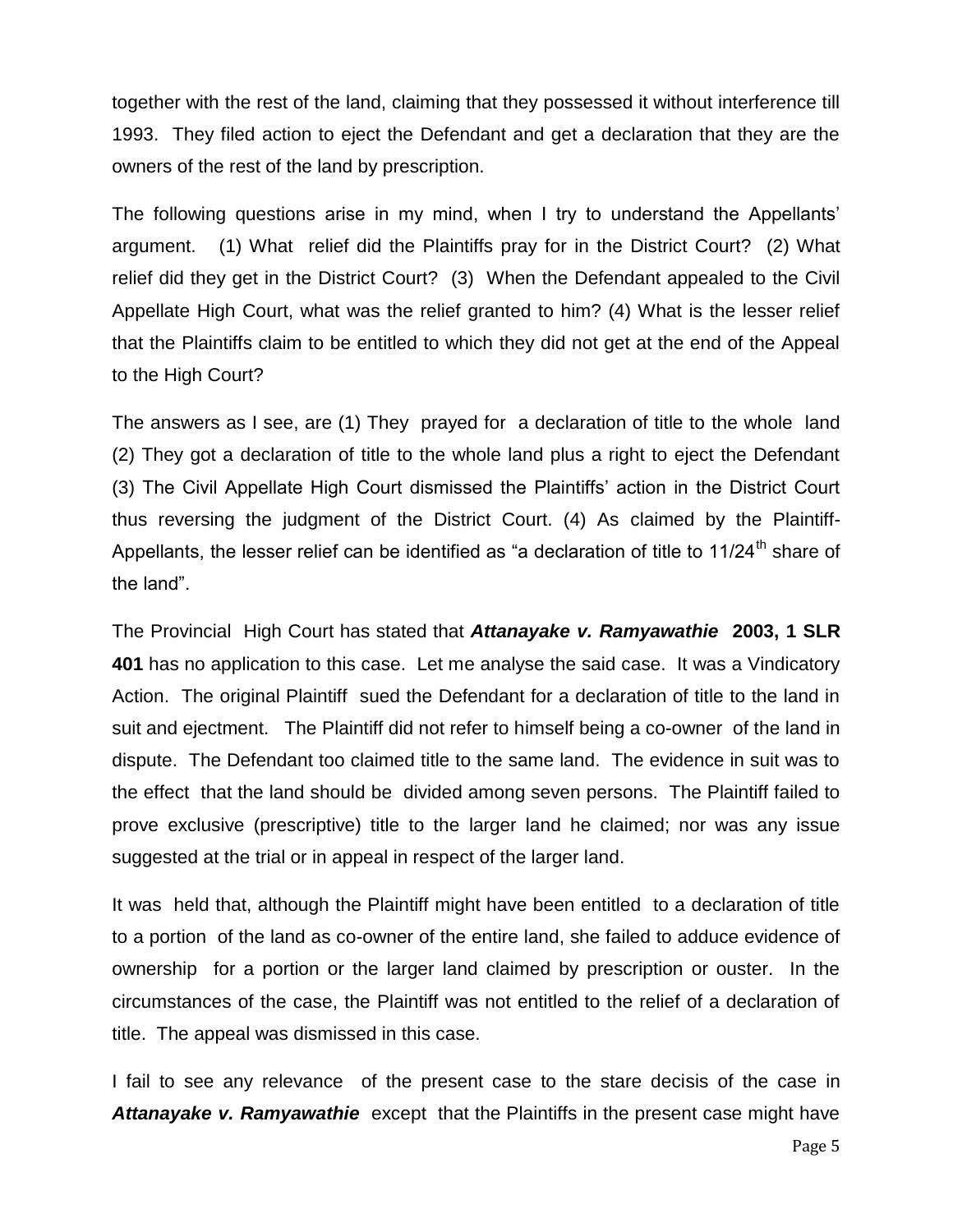been granted a declaration of title to a portion of the land as "co-owner of the land", if the Plaintiff prayed for the same. The Plaintiff prayed for a declaration of title regarding the whole land in the District Court. The Civil Appellate High Court did not grant any declaration of title to the whole land or a part of the land which was the accepted "11/24<sup>th</sup> share as a co-owner" but dismissed the action. On this account, I agree that the Civil Appellate High Court should have granted 'a declaration of title to 11/24<sup>th</sup> share as a co-owner" to the Plaintiffs. Yet I observe that the ejectment of the alleged trespasser was what the High Court had prevented by dismissing the action of the Plaintiffs.

At pg. 407 of *Attanayake v. Ramyawathie* (supra) as obiter in this case, it is quoted by the Appellants (Plaintiffs) that "the fact that an Appellant has asked for a greater relief than he is entitled to should not prevent him from getting the lesser relief which he is entitled to". I take it as **only t**hat the Plaintiffs prayed for a declaration of title to a larger land but they should have been given a declaration of title to the lesser amount, ie. 11/24th share as co-owner.

The case *Attanayake v. Ramyawathie* (supra) cannot be interpreted to say that "ejectment of an alleged trespasser" is a lesser relief than "a declaration of title to the whole land". These reliefs are different in nature and cannot be even compared to each other as "bigger" relief and "lesser" relief. The comparison of reliefs should be of the same sort on one band, like 'stone' with 'stone' and 'wood' with 'wood' and not otherwise.

On this argument, I hold that the Civil Appellate High Court should have declared that "the Plaintiffs are entitled to  $11/24^{\text{th}}$  share of the whole land". Other than that *Attanayake v. Ramyawathie* (supra) has no application to the facts of the present case.

The Civil Appellate High Court had analysed the evidence of the Plaintiffs and Defendant and held that the  $2^{nd}$  Plaintiff became the owner of a part of the whole land in 1988 which is a fact proven by his title deed and by 1997 when action was filed, he had been the co-owner only for 9 years. The 1<sup>st</sup> Plaintiff, father might have been there for longer but both of them together as Plaintiffs cannot claim prescription together to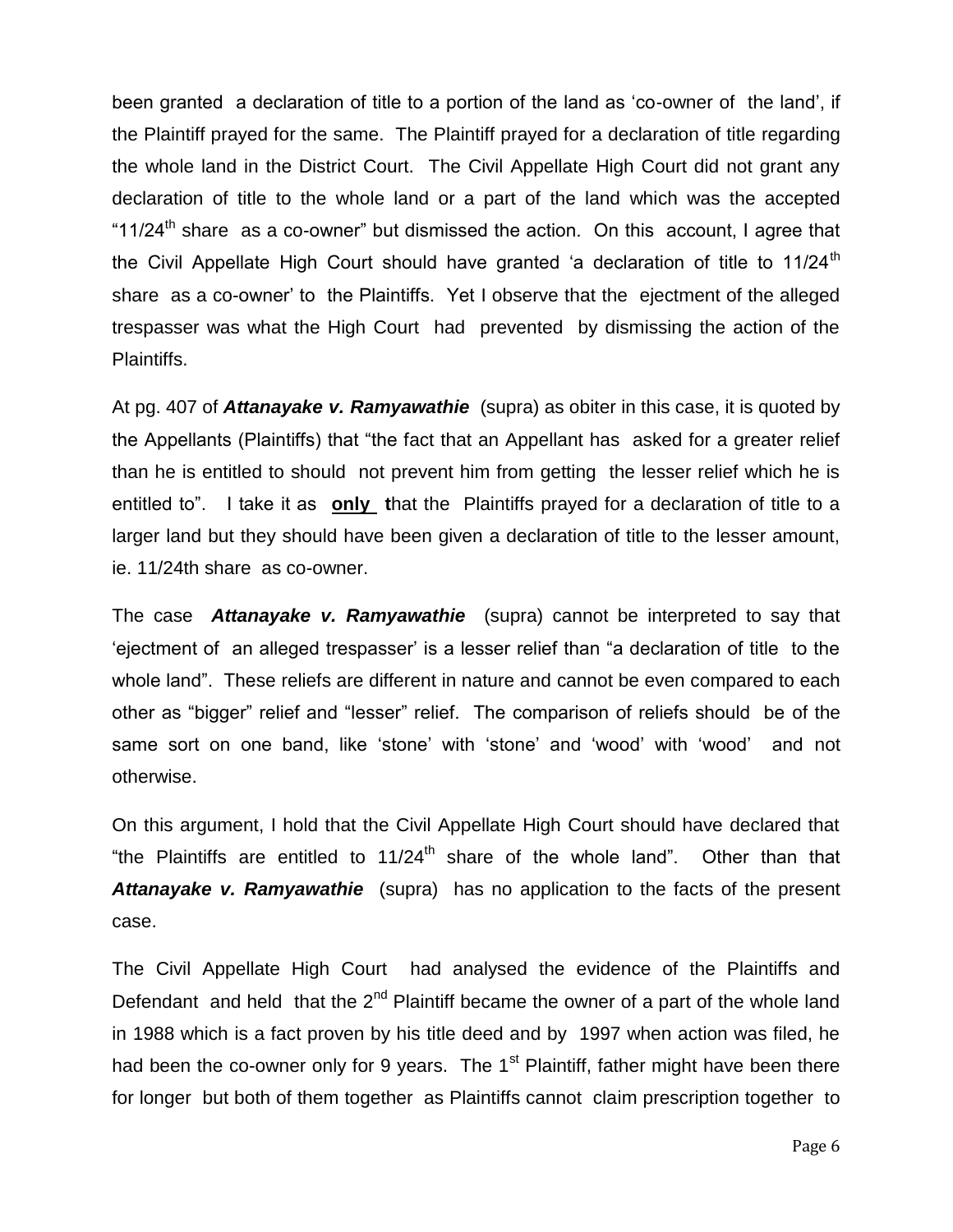the same land for a longer period. The father might have prescribed to the portion of land he occupied definitely for a longer period than the son because he is very much younger than the father. Them being joint Plaintiffs have stood against them regarding prescription.

Moreover, I observe that the evidence of the Defendant on record shows that he also had been there for very long, ie. over 30 years or so. The 1<sup>st</sup> Plaintiff and the Defendant being brothers had inherited from their mother and father separately different shares at different times. The evidence of the Plaintiffs did not prove that the Defendant was a trespasser. It is apparent that they had been enjoying parts of the whole land without demarcating them. The evidence when analysed brings me to that conclusion.

I observe that Deed 5151 dated 25.11.1997 shows that the Defendant's son has bought ½ of the whole land of "Bilinchagahamula Hena". The Defendant and his son are at present enjoying what was bought by the son. This means that now they have a valid title deed from the other co-owner transferring  $12/24<sup>th</sup>$  share of the whole land. I cannot see the Defendant as a trespasser as he and his son are together on a part of the land with a title deed granting title to the son.

The Counsel for the Defendant-Respondent argued that he is in agreement with the decisions of this Court *in Hewavitharana vs. Dungan Rubber Company Ltd.* (1913) 17 NLR 49 and *Harriette Vs. Pathmasiri* (1996) 1 SLR 358. The *Ratio Decidendi* of *Hewawitharana vs. Dungan Rubber Company* (supra) is "one out of several coowners may without joining with any other co-owner in the action sue a trespasser for a **declaration of his undivided share**, ejectment and damages. **There is no doubt that the owner of an undivided share of land is entitled to sue a trespasser. In the process he could claim to have his title to the undivided share declared and could eject the trespasser from the whole land."**

In *Harriette vs. Pathmasiri* (supra) Sarath N. Silva,J. (as he then was) cited the aforementioned principal with approval and adopted the same. It was held in that case that " our law recognizes the right of a co-owner to sue a trespasser to have his title to an undivided share declared and for ejectment of the trespasser from the whole land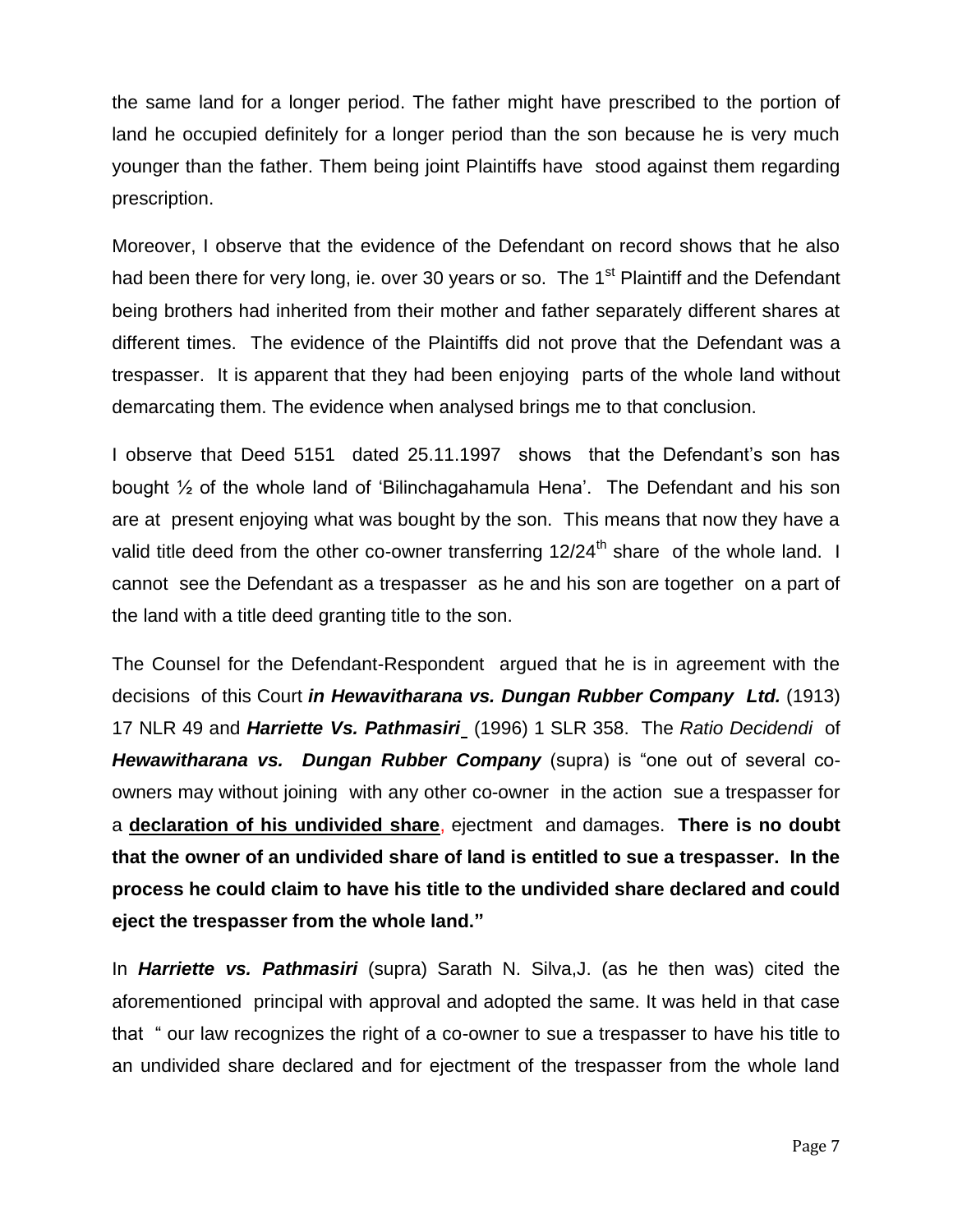because the owner of the undivided share has an interest in every part and portion of the entire land".

Accordingly, I observe that the Plaintiffs being admittedly the co-owners of an undivided  $11/24<sup>th</sup>$  share of the entire land surely have a right as co-owners of the land to sue a trespasser , to have their title to the undivided share declared and for ejectment of the trespasser from the whole land. **The question is whether the Plaintiffs have proved that the Defendant is a trespasser? The evidence shows that they have failed to prove that the Defendant is a trespasser**.

On a balance of probabilities of the evidence before court, I observe that on record the Plaintiffs and the Defendant and his son have been on the land for a length of time as co-owners and in 1993 they have quarreled. It is only then that the Plaintiffs have filed action to eject the Defendant from the entire land. It is a re-vindicatio action. The Plaintiffs have failed to prove title to the whole land but proved title by deeds to only an undivided 11/24 th share. It was their burden to adduce evidence of exclusive possession and acquisition of prescriptive title by ouster which they have failed to do.

Furthermore, the Defendant"s son has obtained title to half of the whole land by deed 5151 dated  $25<sup>th</sup>$  November, 1997. That deed was not challenged at the trial. It was written about one month after this action was filed in the District Court on 22.10.1991. Yet the reality at present is that the Defendant and his son who owns half of the entire land are on the land. They cannot be named as trespassers any more and this Court does not see the Defendant as a trespasser.

The Appellants" counsel at the hearing suggested that this matter should be heard by a Bench of 5 Judges. I see no reason whatsoever as a basis for such a suggestion. The case law referred to by counsel are not in any conflict in their reasoning by the judges who heard the said cases.

I am of the view that the Judges of the Civil Appellate High Court should have granted a declaration of title only to  $11/24<sup>th</sup>$  share of the co-owned land of Belinchagahamula Hena to the Plaintiffs instead of dismissing the action altogether. I hold that the Appellants are only entitled to that relief and no more. Since it was not proved that the Defendant was a trespasser, he cannot be ejected by the Plaintiffs. Now that the